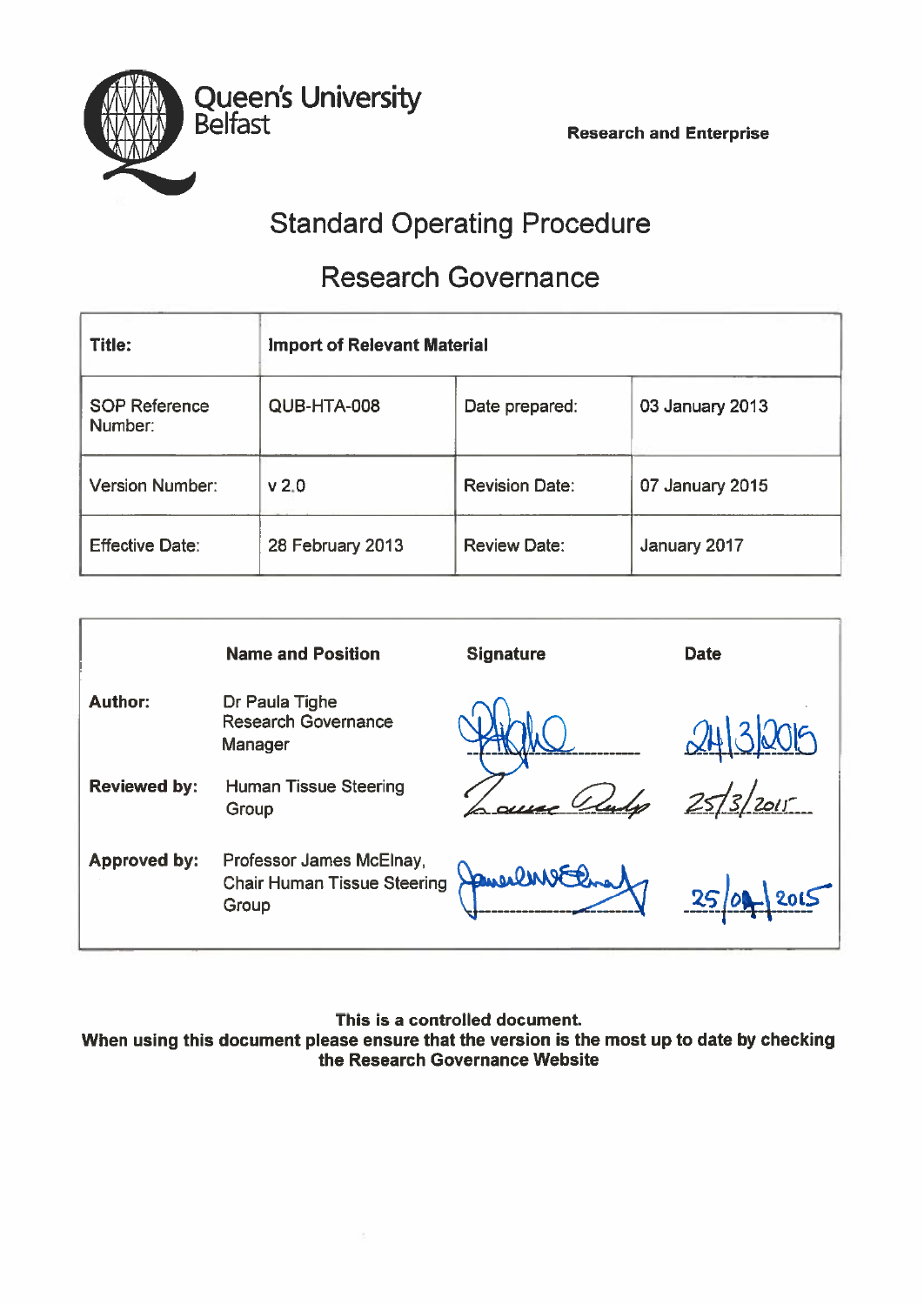# Do Not Copy

## Revision Log

| <b>Previous</b> | Date of             | Reason for                                                  | <b>New Version Number</b> |
|-----------------|---------------------|-------------------------------------------------------------|---------------------------|
| Version number  | Review/Modification | Review/Modification                                         |                           |
| 009/003         | 03/01/2013          | Rewrite because of<br>integration to Research<br>Governance | v1.0                      |
| Final $v$ 1.0   | 07/01/2015          | <b>Periodic Review</b>                                      | Final $v$ 2.0             |
|                 |                     |                                                             |                           |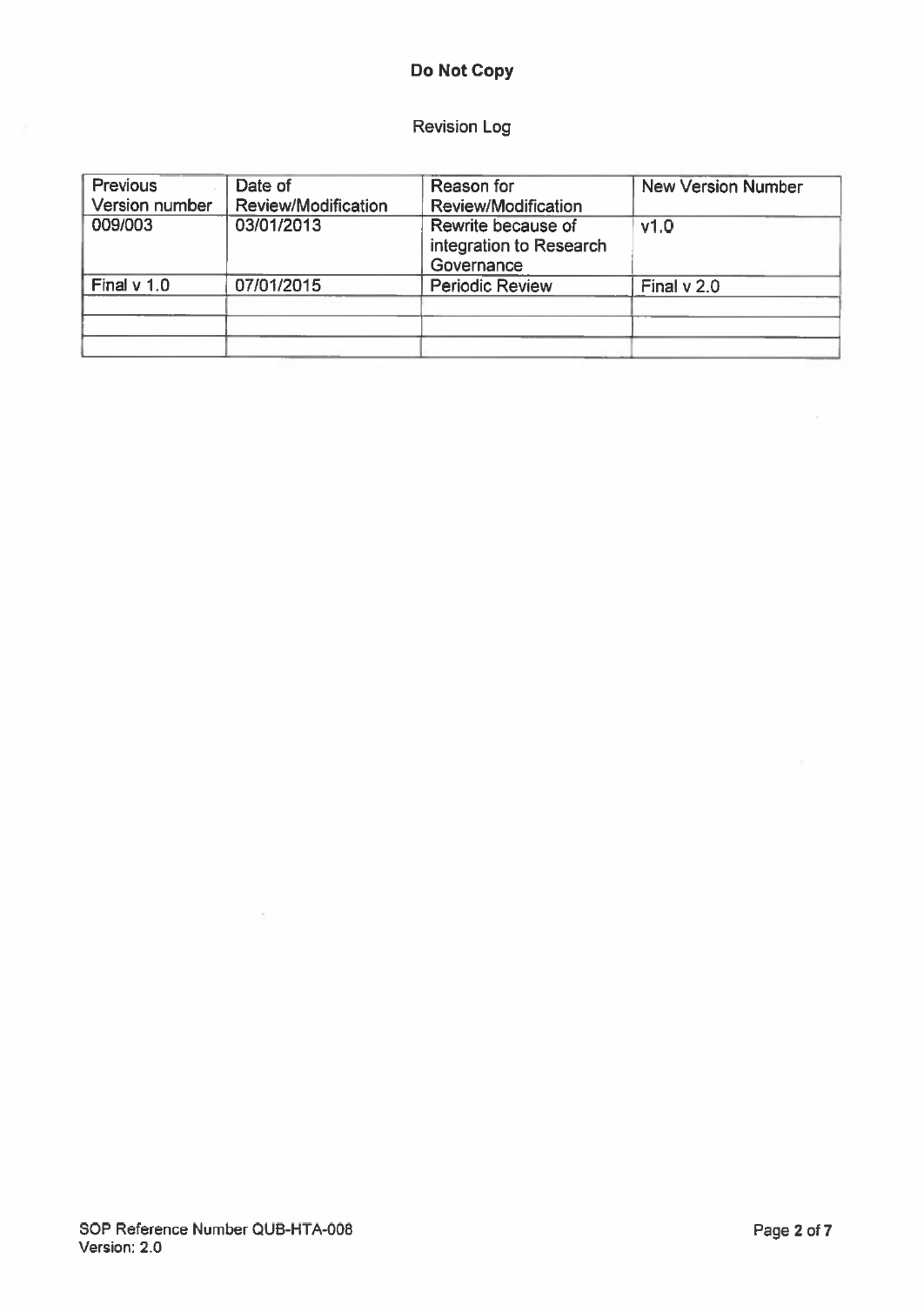## 1. Purpose

This Standard Operating Procedure (SOP) describes the processes involved and requirements for the import of relevant material as defined by the Human Tissue Act 2004 (HT Act).

## 2. Introduction

The HT Act came into force on the 1 September 2006 and provides <sup>a</sup> framework for regulation of research involving the removal, storage, use and disposal of human tissue. The Human Tissue Authority (HTA) Code of practice 8 - Import and expor<sup>t</sup> of human bodies, body parts and tissue provides guidance on the standards expected for establishments importing human tissue.

The HTA defines 'import' as import into England, Wales or Northern Ireland from <sup>a</sup> place outside England, Wales or Northern Ireland. Transfer of relevant material from Scotland is defined as import.

### 3. Scope

This SOP applies to all members of University staff; both academic and suppor<sup>t</sup> staff as defined by Statute 1 and including honorary staff and students who are involved in the import of relevant material in the areas under the HTA research licences at Queen's University Belfast.

Note: Human tissue samples collected as par<sup>t</sup> of <sup>a</sup> clinical trial of an investigative medicinal product (CTIMP) or samples acquired from the Northern Ireland Biobank will have their own procedures and requirements and should not follow this SOP.

#### 4. Responsibilities

#### 4.1 Designated Individual

The Designated Individual (DI) is responsible for ensuring that appropriate import procedures are in place and that the storage premises are suitable as required by the terms of the HTA licence.

#### 4.2 Person Designated

The Person Designated (PD) is responsible for providing advice and guidance on the import of relevant material in their area as required.

#### 4.3 Chief Investigator or Custodian

The Chief Investigator (CI) or custodian of the material is responsible for ensuring all relevant material is imported in accordance with the requirements of this SOP and that appropriate records are maintained.

#### 4.4 Researcher and Support Staff

The researcher and/or other suppor<sup>t</sup> staff undertaking tasks related to the import of human tissue samples must ensure that these are carried out in accordance with this SOP and that appropriate records are maintained.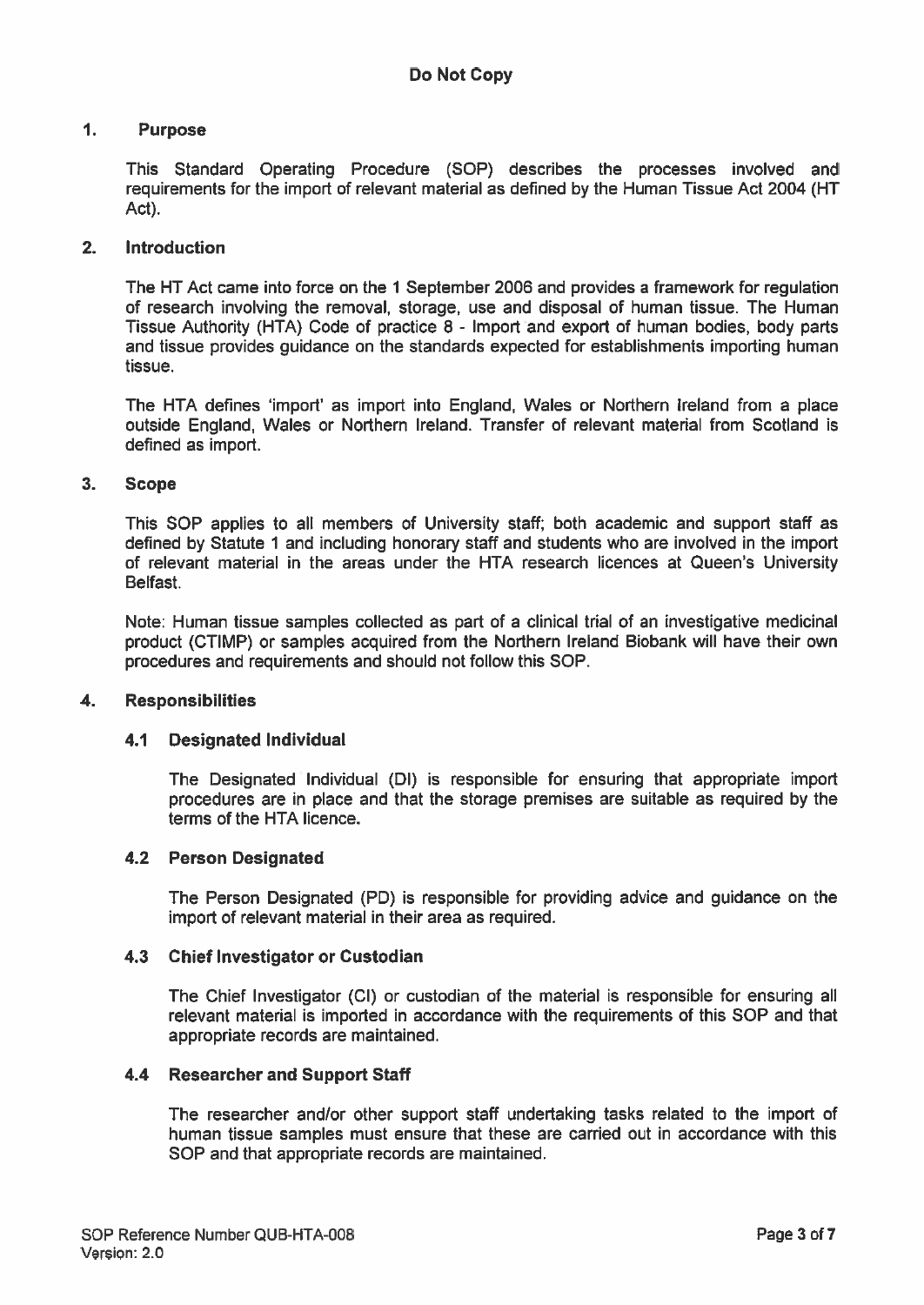## 5. Procedure

## 5.1 Consent

Consent is the fundamental principle of the HT Act. Although consent is not <sup>a</sup> legal requirement for imported material, mechanisms must be in <sup>p</sup>lace to provide assurance that the tissue has been obtained with valid consent.

Imported material should be stored, used and disposed of in accordance with the consent given by the person from whom it came.

## 5.2 Justification

CIs and researchers are required to justify the need for import of tissues in terms of accessibility, quality, timeliness of supply, cost effectiveness, risk of infection and research need. Researchers must demonstrate that the purpose for which they wish to import such material cannot be adequately met within England, Wales and Northern Ireland.

### 5.3 Ethical Approval

Researchers must ensure that any material intended for import is sourced consistent with the legal and ethical review requirements in England, Wales and Northern Ireland. Where possible, approval should be obtained from <sup>a</sup> Research Ethics Committee (or equivalent) in the source country.

### 5.4 Authority to Import Form

An Authority to Import Form (Appendix 1) along with any supporting documentation (eg evidence of consent process, ethical approval) must be completed and submitted to both the Dl and the Research Governance Team. The Dl must approve the import prior to the transfer of any samples into the University.

#### 5.5 QOL Tissue Register and Documentation

All relevant material imported into the University must be logged on the QOL Tissue Register within one month of receipt (see QUB-HTA-OO1).

Material Transfer Agreements (MTAs) or Service Level Agreements (SLAs) governing the import of relevant material must be reviewed by the Contracts Team and signed by an authorised University signatory. Individual CIs or researchers are not permitted to sign agreements on behalf of the University. Authorised signatories from the supplying and receiving organisations must both sign the agreemen<sup>t</sup> prior to any samples being received.

Records of transport and delivery, MTAs or SLAs must be maintained, Records relating to the import of material must be retained for <sup>a</sup> minimum period of 5 years after disposal.

## 5.6 Disposal

Imported material must be disposed of in accordance with the University's SOP on the Disposal of Human Tissue (QUB-HTA-002).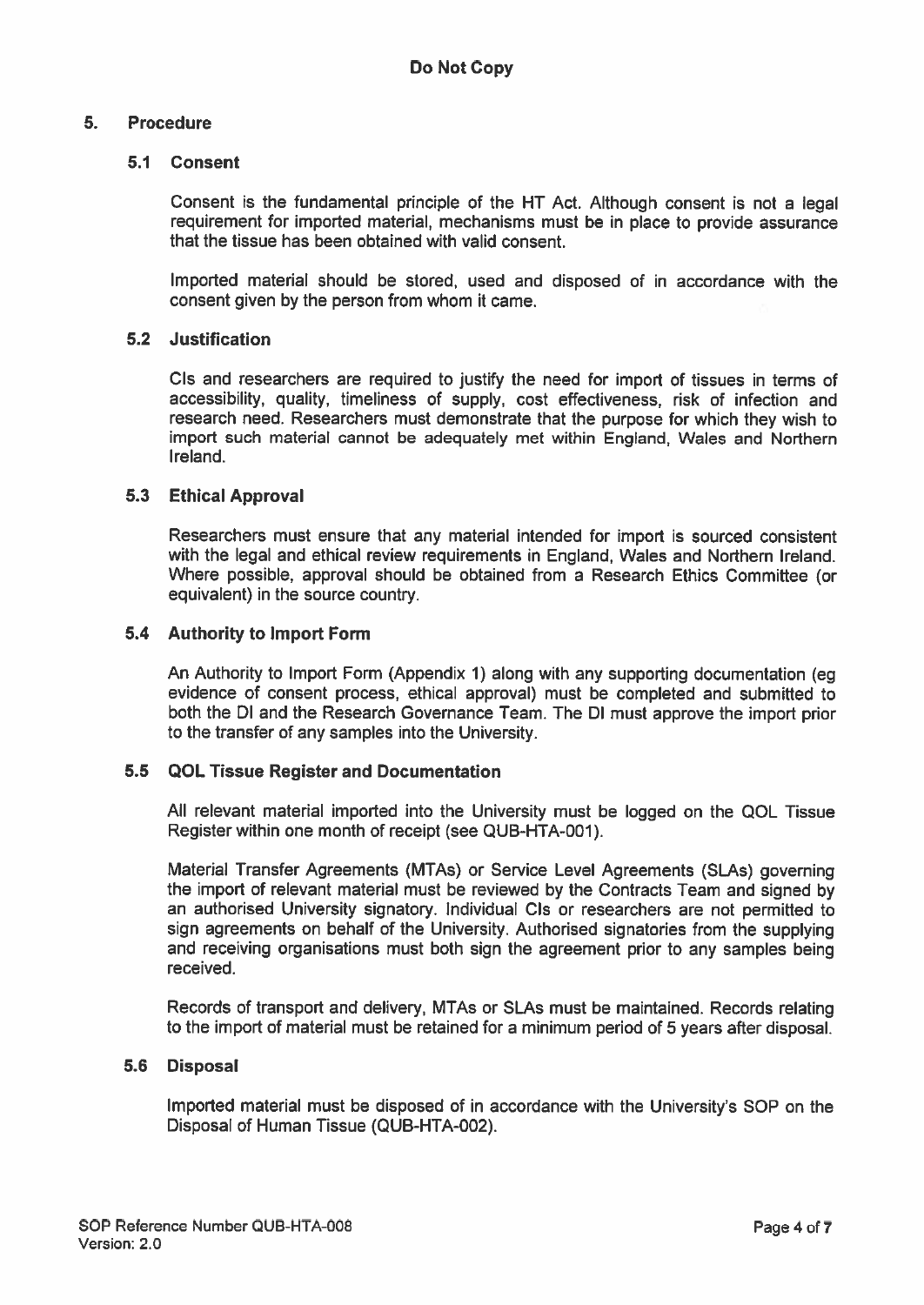## Do Not Copy

The requirements of the MTNSLA must be followed (eg return to supplier or transfer to another laboratory). Specific requests or stipulations regarding the disposal of imported material (eg return to country of origin for disposal) should be adhered to.

## 5.7 Transportation

Relevant material must be packaged and transported in accordance with any applicable regulations for hazardous material (eg the International Air Transport Association (IATA) Dangerous Goods Regulations, European Agreement concerning the International Carriage of Dangerous Goods by Road (ADR), Regulations Concerning the International Carriage of Dangerous Goods by Rail (RID), International Maritime Dangerous Goods (IMDG) Code).

### 6. References

Human Tissue Authority Code of practice 8 - Import and expor<sup>t</sup> if human bodies, body parts and tissue

http:Hwww.hta.gov.uk/legislationpoliciesandcodesofpractice/codesofpractice/code8importande xport.cfm (last access January 2015)

Human Tissue Authority definition of relevant material httpi/www.hta.gov.uk/Iegislationpoliciesandcodesofpractice/definitionofrelevantmaterial.cfm (last accessed January 2015)

QUB Safety Service Transport of Dangerous Goods http://www.qub.ac.ukldirectorates/HumanResources/OccupationalHealthandSafety/Guidance NotesffransportofDangerousGoods/ (last accessed January 2015)

#### 7. Appendices

Appendix 1 Authority to Import Human Samples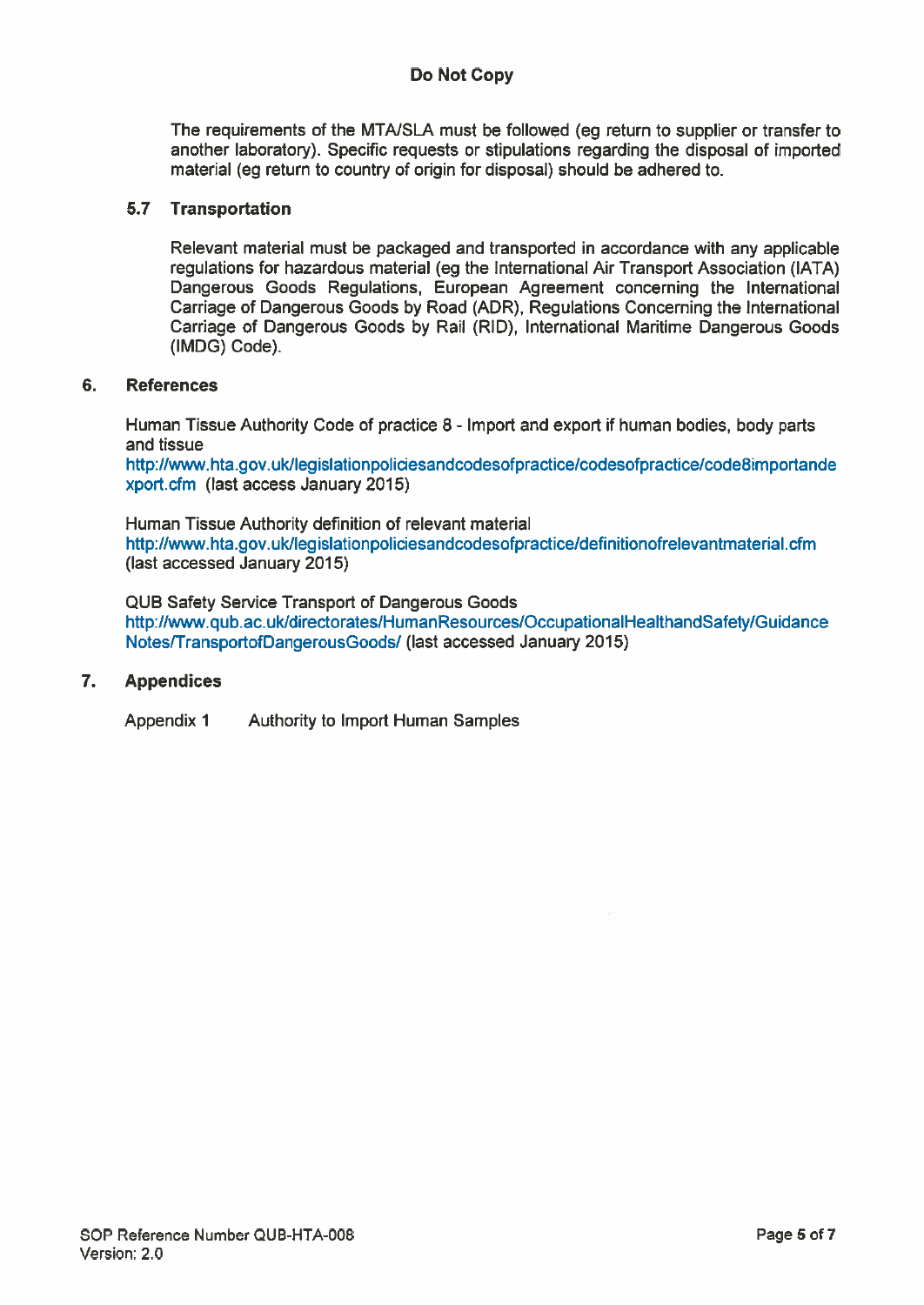

QUB-HTA-008 Appendix 1

# Authority to Import Human Samples

To be completed by the Chief Investigator or Person Responsible for undertaking the import of relevant material into the University and submitted to the Designated Individual (j.james@qub.ac.uk (MBC/BCH) or a.mcginty@qub.ac.uk (RVH)) and the Research Governance Team (researchgovernance@qub.ac.uk).

| <b>Chief Investigator</b>                                         |                 |        |
|-------------------------------------------------------------------|-----------------|--------|
| Name:                                                             | Title:          |        |
| Contact details:                                                  | Address/Centre: |        |
| E-mail:                                                           |                 |        |
| Telephone:                                                        |                 |        |
| <b>Study Details</b>                                              |                 |        |
| <b>Research Study Title:</b>                                      |                 |        |
|                                                                   |                 |        |
| Appropriate consent obtained?                                     |                 | Yes/No |
| Are you a named Co-investigator?                                  |                 | Yes/No |
| <b>Ethical Approval Number/School Ethics Number</b>               |                 |        |
| Materials Transfer Agreement reference (if appropriate)           |                 |        |
| <b>Supplier details</b>                                           |                 |        |
| Name of supplier organisation                                     |                 |        |
| Address of supplier organisation                                  |                 |        |
| Name of supplier                                                  |                 |        |
| <b>Sample details</b>                                             |                 |        |
| Type of sample (eg liver biopsy)                                  |                 |        |
| Quantity of samples (eg 10 x 0.5gm)                               |                 |        |
| <b>Storage Conditions</b>                                         |                 |        |
| Under what conditions will the samples be                         |                 |        |
| stored? (eg -80°C)                                                |                 |        |
| <b>Justification for Import</b>                                   |                 |        |
| Reasons why it was necessary to import tissue:                    |                 |        |
|                                                                   |                 |        |
|                                                                   |                 |        |
|                                                                   |                 |        |
|                                                                   |                 |        |
|                                                                   |                 |        |
| <b>Planned fate of samples</b>                                    |                 |        |
| Planned fate of samples following project completion:             |                 |        |
| (in accordance with terms of the MTA/SLA)                         |                 |        |
| Return to supplier                                                |                 | Yes/No |
| Transfer to another organisation                                  |                 | Yes/No |
| If yes, give details:                                             |                 |        |
| <b>Retain samples</b>                                             |                 | Yes/No |
| Pending application for ethical approval for new research project |                 |        |